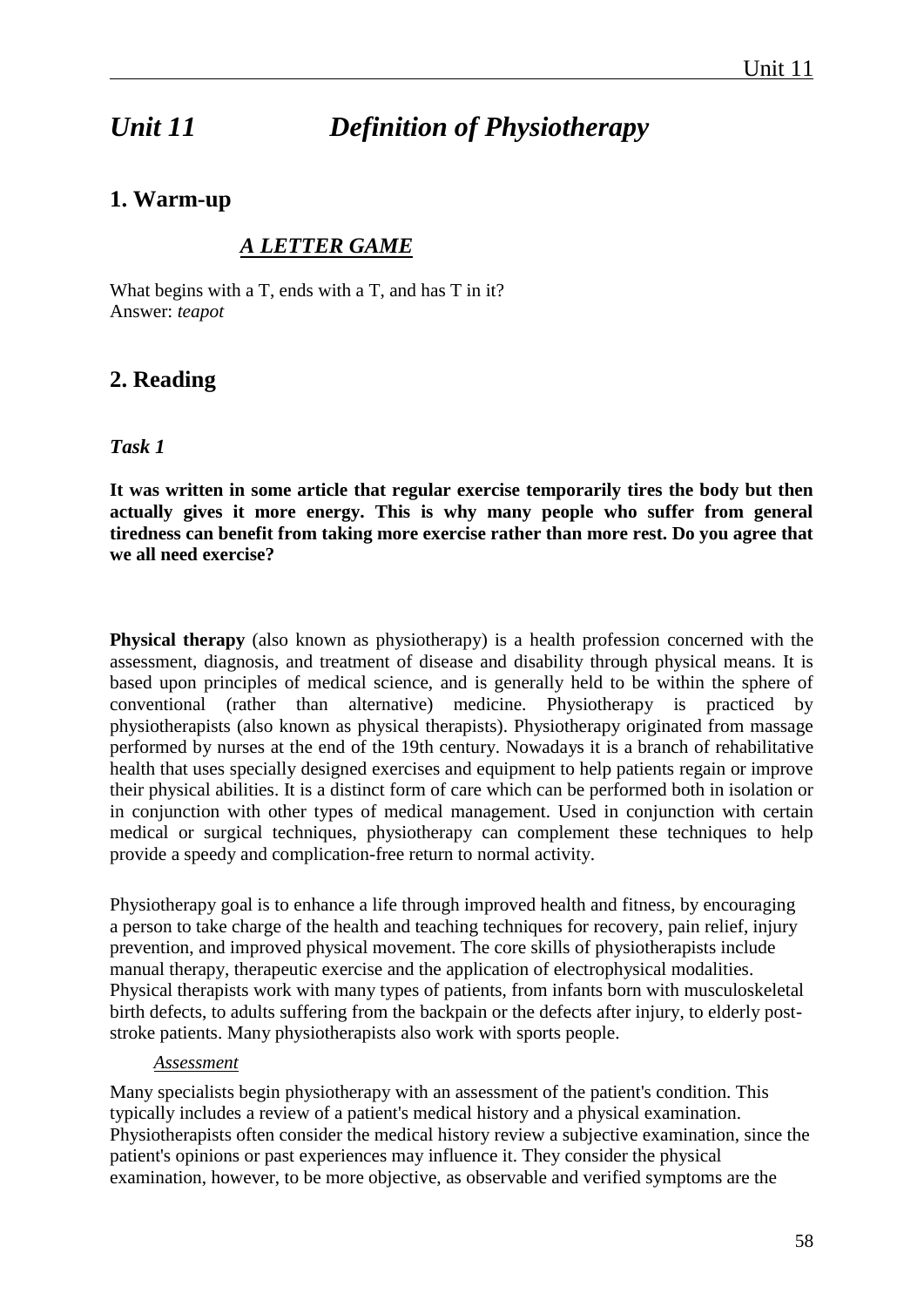primary concern. The assessment stage may, in some cases, involve diagnostic tests to better evaluate the patient's condition and develop an effective treatment plan.

#### *Diagnosis*

Once testing is complete, then physiotherapists look at the results to determine the problems facing their patients. This can range from fairly minor issues, such as pulled or damaged muscles, to severe injuries or nerve damage that causes pain and lack of mobility. Other specialists may be consulted in physiotherapy to determine the best, comprehensive course of action for a patient, though this depends on the situation.

#### *Treatment*

Treatment is guided by the findings of the assessment. Based on the unique needs of the patient, physical therapists may employ various physiotherapeutic treatment options. Such methods can include musculoskeletal, cardiopulmonary, and integumentary or "skin-based" physiotherapy techniques. Physiotherapeutic treatment methods are constantly evolving as the field grows.

Common forms of treatment can include massage and the use of heat or cold to relax and help heal muscles. Mild electric shocks can also be used to stimulate muscles, which can help in recovery for some individuals. Recovery from accidents or surgery can require very restrained forms of treatment, to ensure further damage is not caused; physiotherapy often relies on patience while waiting for muscles and bones to recover.

#### *Additional Treatments and Methods*

In addition to the physiotherapeutic methods used in treatment, physical therapists often provide patients with guidance for using things like walking devices and mobility aids. This can include helping someone learn to use a wheelchair or adapt to the loss of limbs or paralysis during recovery. Good hard work of physical therapists help patients stay informed about their particular conditions and required treatments. Patient education is often an element key in the success of physiotherapy.

**Manipulative physiotherapy** is the term used to describe the field of physiotherapy practice which relates to disorders of the musculoskeletal system. Physiotherapists treat: back and neck pain, muscle strains, spasms and contusions, joint injuries, tendinitis and bursitis, muscle imbalance or weakness. **Hydrotherapy** is a form of physiotherapy treatment conducted in a heated pool. Movement in water is easier than on land. The effects of turbulence and buoyancy, combined with warm water, helps reduce pain and muscle spasm. **Electrotherapeutic treatments** (as ultrasound, iontophoresis, galvanisation, diadynamic therapy, magnetfield therapy) improve circulation, ease pains, stimulate metabolism and relax the musculature.

There are three main fields of practice within the discipline of physiotherapy: musculoskeletal, neurological and cardiorespirological. **Musculoskeletal physiotherapy** causes or accelerates healing of soft-tissue injury and seeks to maximize the rate of safe return to function. **Neurological physiotherapy** accelerates and optimized the return to normal movement and function after a stroke, traumatic brain injury, or other neurological illness, and maximizes functional ability for spinal cord injured patients. **Cardiorespirological physiotherapy** seeks to improve breathing and prevent lung infection for those with respirological conditions.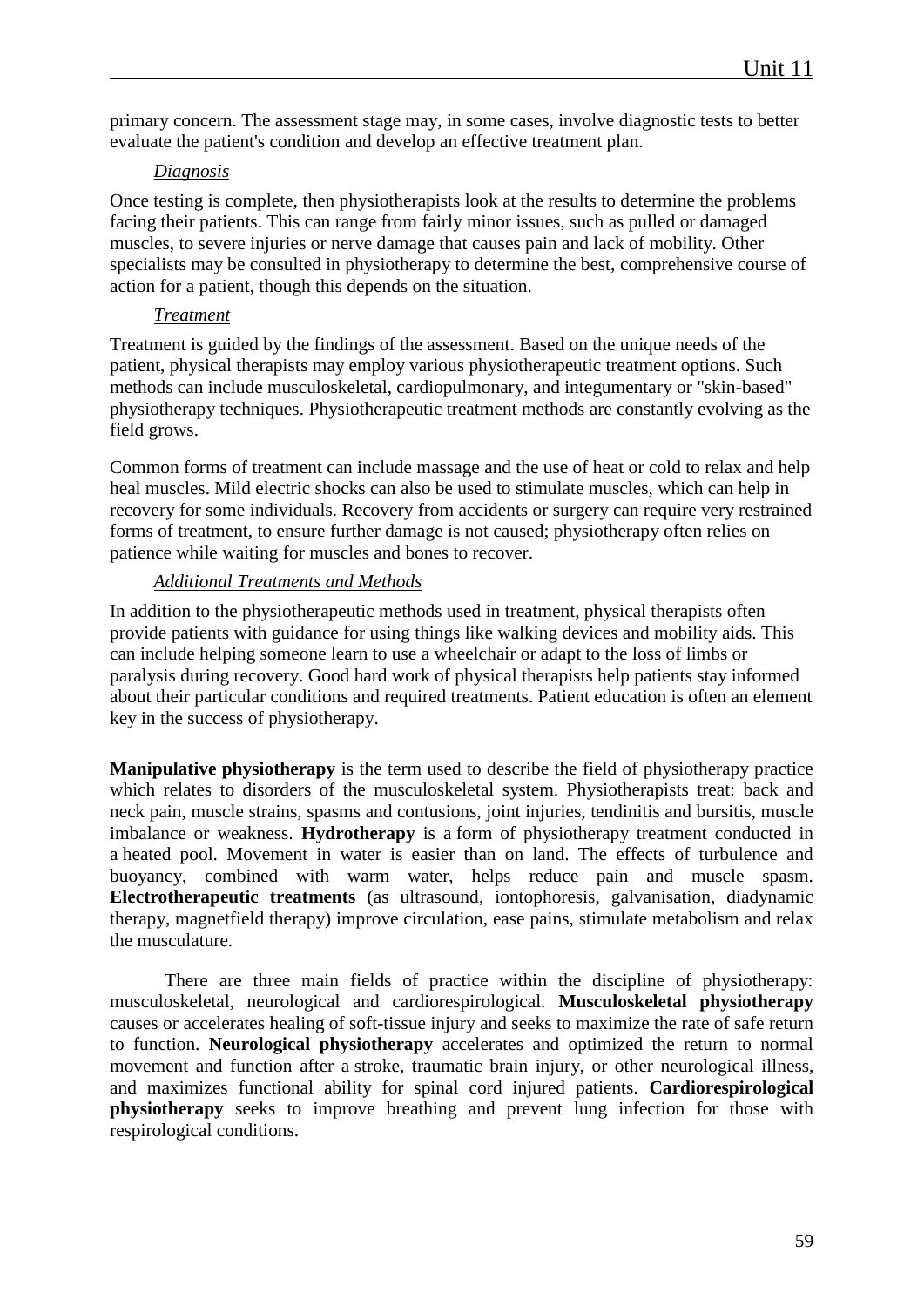Traditional physiotherapy requires physiotherapists to be trained in and practice: massage and manipulation, exercise and movement, health physical education, electrotherapy, etc. Now physiotherapists are developing their skills further and practice in: acupuncture, acupressure, Alexander technique, aromatherapy, craniosacral therapy, reflex therapy, etc.



Figure 11 Rehabilitation equipment [http://www.emsphysio.co.uk/rehabilitation](http://www.emsphysio.co.uk/rehabilitation-equipment.php)[equipment.php](http://www.emsphysio.co.uk/rehabilitation-equipment.php)

# *Task 1*

#### **Read the text again. Find and translate sentenses using –ing forms into Slovak language.**

## *Task 2*

#### **Decide whether the following statements are true or false:**

- 1. Physiotherapy originated from massage performed by nurses at the end of the 17th century*.*
- 2. Manipulative physiotherapy is the term used to describe the field of physiotherapy practice which relates to disorders of the musculoskeletal system.
- 3. Movement in water is more difficult than on land.
- 4. Physiotherapy can be useful in the planning of injuries, disease processes, and other conditions.
- 5. The core skills of physiotherapists include manual therapy, therapeutic exercise and the application of electrophysical modalities.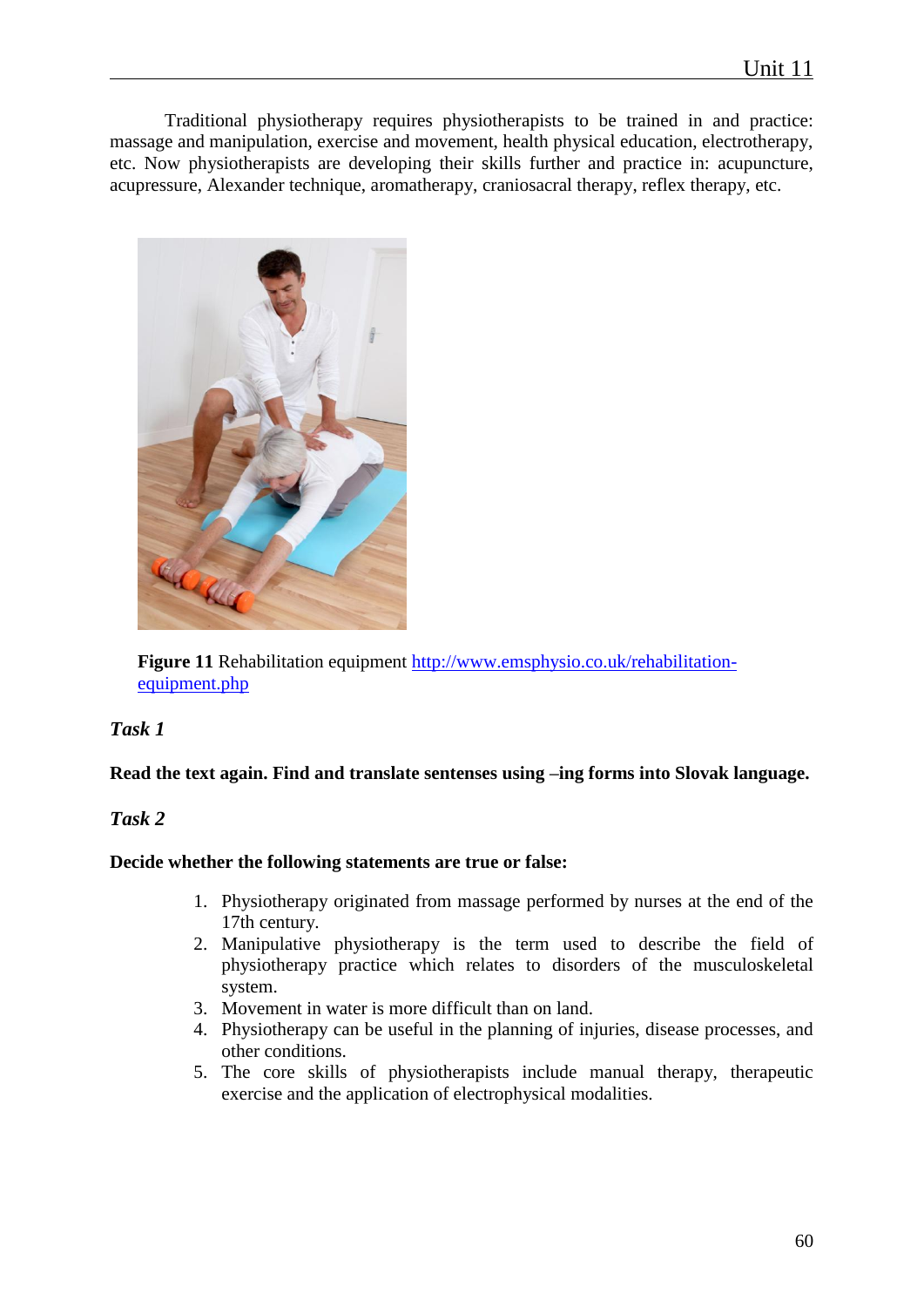# *Task 3*

## **Answer the questions.**

- 1. Can you name any other new techniques used in modern physioterapy? (Describe them shortly.)
- 2. What traditional methods of physiotherapy do you know?
- 3. What is the main goal of physiotherapy?

# **3. Grammar Presentation**

# **Information questions**

## *Questions with when, where, why and how*.

To begin a question with these words, use verb-subject word order, and place the question word before the verb, e.g. *Why is a waiting room in hospital full of patients*?

## *Questions with who, what and which*.

Who, what and which can act as the subject of the sentence, so there is no need for an extra auxiliary verb, e.g. *What colour do you like?*

# *Task 1*

#### **Rewrite the questions and statements below, turning them into information questions**.

- 1. Did a doctor send a patient to the X-ray department? (Why)
- 2. Does a patient take pills? (When)
- 3. Can a doctor examine a patient? (How)
- 4. English language is easier than French language. (Which)
- 5. A waiting room is full of patients. (What)

# *Task 2*

# **At the doctor's**

#### **Put the sentences into the correct order. Write the numbers from 1-10.**

- Goodbye.
- Next please.
- Let's have a look at it. Can you turn your head, please?
- Thank you, doctor.
- I've got something wrong with my ear. It hurts and it's very red.
- Come back next week. Goodbye.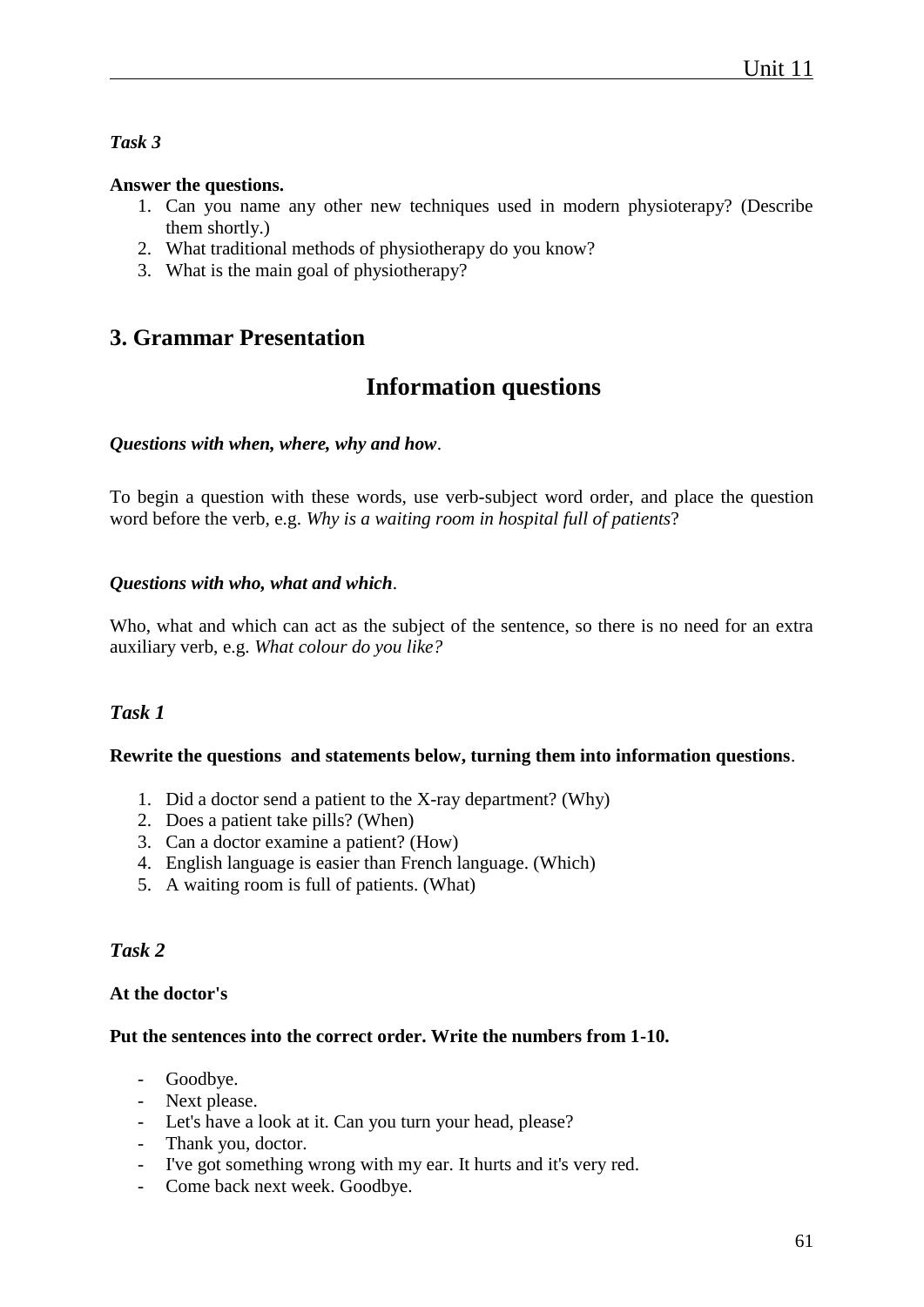- Good morning, doctor.
- Here's a prescription for some medicine. Take one tablet every six hours.
- Hmmm, yes. You've got an infection here.
- Good morning. What can I do for you?

# **4. Communication Activity**

## **(Role-play)**

**Simulate a doctor – patient dialogue with your neighbour. The patient complains of various pains and problems in the neck. The doctor has to find out what the patient diagnosis is and advise him what to do.**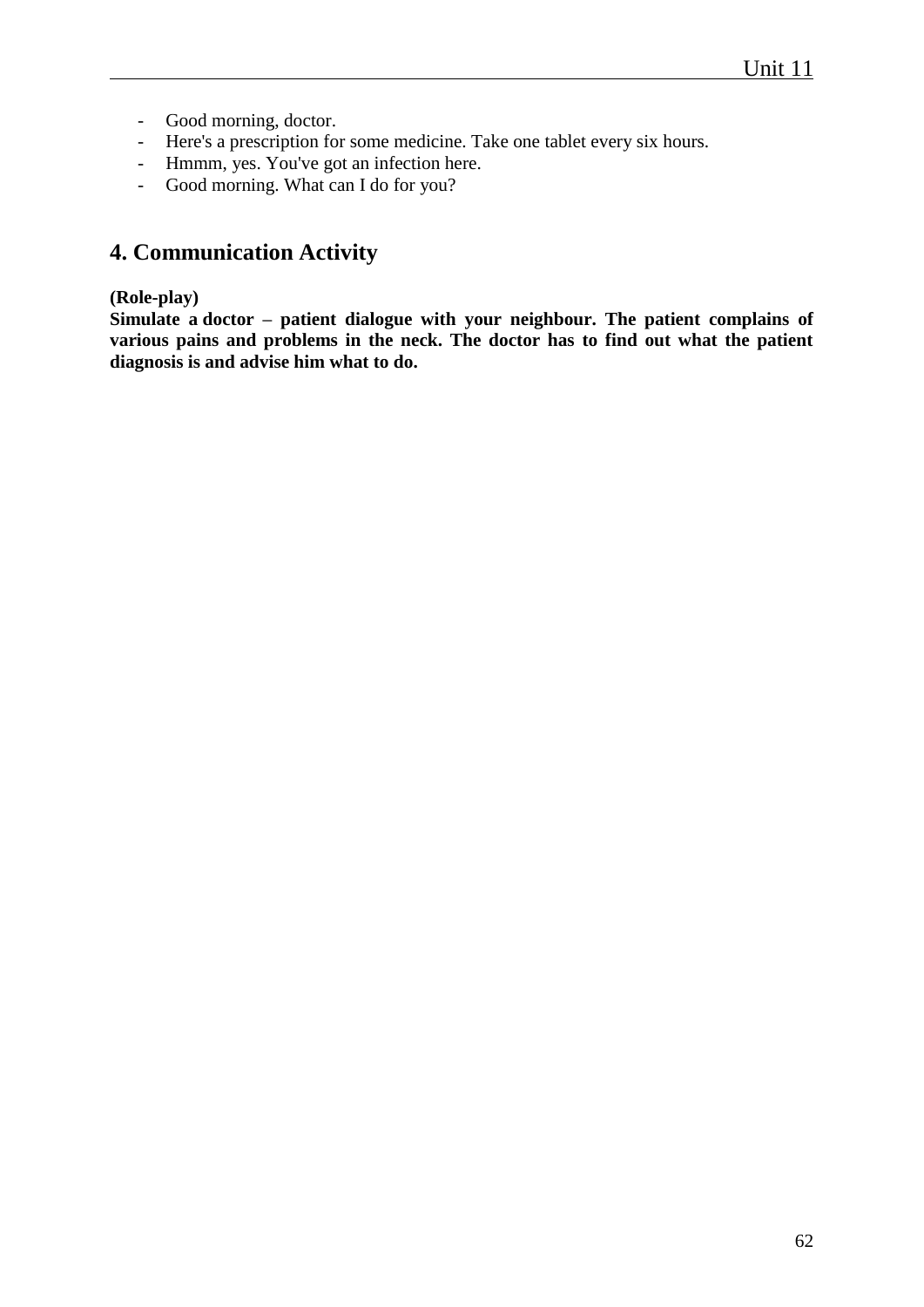# Vocabulary

accelerate [ək'seləreit] – zrýchliť, urýchliť acupressure [ækjuprešə] – akupresúra acupuncture [ækjupakčə] – akupunktúra airway [eəwei] – dýchacia cesta, priechod amputee [æmpjuti:] – pacient po amputácii anatomy [ə'nætəmi] – anatómia, teloveda  $aromatheray [ærə'mæðerəpi] - arómaterapia$ assessment [ə'sesmənt] – stanovenie, určenie base [beis] – nízky, základňa, zakladať buoy [boi] – bója, záchranný pás buoyancy [bjuovənsy] – vzostupný trend, vztlak bursitis [bəː'saitis] – burzitída, zápal burzy(šľachového vačku) cardiorespirological [kæriərespirəlodžikl] – kardiorespiračný care [keə] – starostlivosť condition [kən΄dišn] – stav contusion [kən΄tju:žn] – zmliaždenie, kontúzia core [ko:] – jadro, ohryzok craniosacral [kreiniəseikrl] – kraniosakrálny developmental [di'veləp'mentl] – vývojový diagnose [daiəgnəuz] – diagnostikovať electrophysical [i΄lektrəfizikl] – elektrofyzikálny electrotherapy [i΄ləktrə΄θərəpi] – elektroterapia encourage [in΄karidž] – povzbudiť enhance [in΄he:ns] – zvýšiť, zväčšiť geriatric [džeri΄ætrik] – geriatrický handle [hændl] – manipulovať, rúčka heal [hi:l] – liečiť sa, zahojiť sa hydrotherapy [haidrə΄θərəpi] – hydroterapia, vodoliečba imbalance [im΄bæləns] – nerovnováha, zlá kondícia impair [im΄peə] – poškodiť, oslabiť, znížiť incontinence [in΄kontinəns] – inkontinencia maintenance [meintənəns] – udržanie, zachovanie manipulative [mə΄nipjuleitiv] – manipulačný manual [mənjuəl] – príručka,manuál massage [mæsa:ž] – masáž maximize [mæksimaiz] – maximalizovať mobility [mə΄biləti] – mobilita, pohyblivosť modality [mə΄dæləti] – prispôsobivosť neurological [njuərə΄džikl] – neurologický optimize [optimaiz] – optimalizovať performance [pə΄fo:mæns] – uskutočnenie physiotherapy [fiziə'θerəpi] – fyzioterapia, fyzikálna liečba postural postčərl] – postojový posture [posčə] – postoj, držanie tela profession [prə'fešn] – povolanie range [reindž] – rozsah, pásmo recovery [ri΄kavəri] – vyliečenie, zotavenie